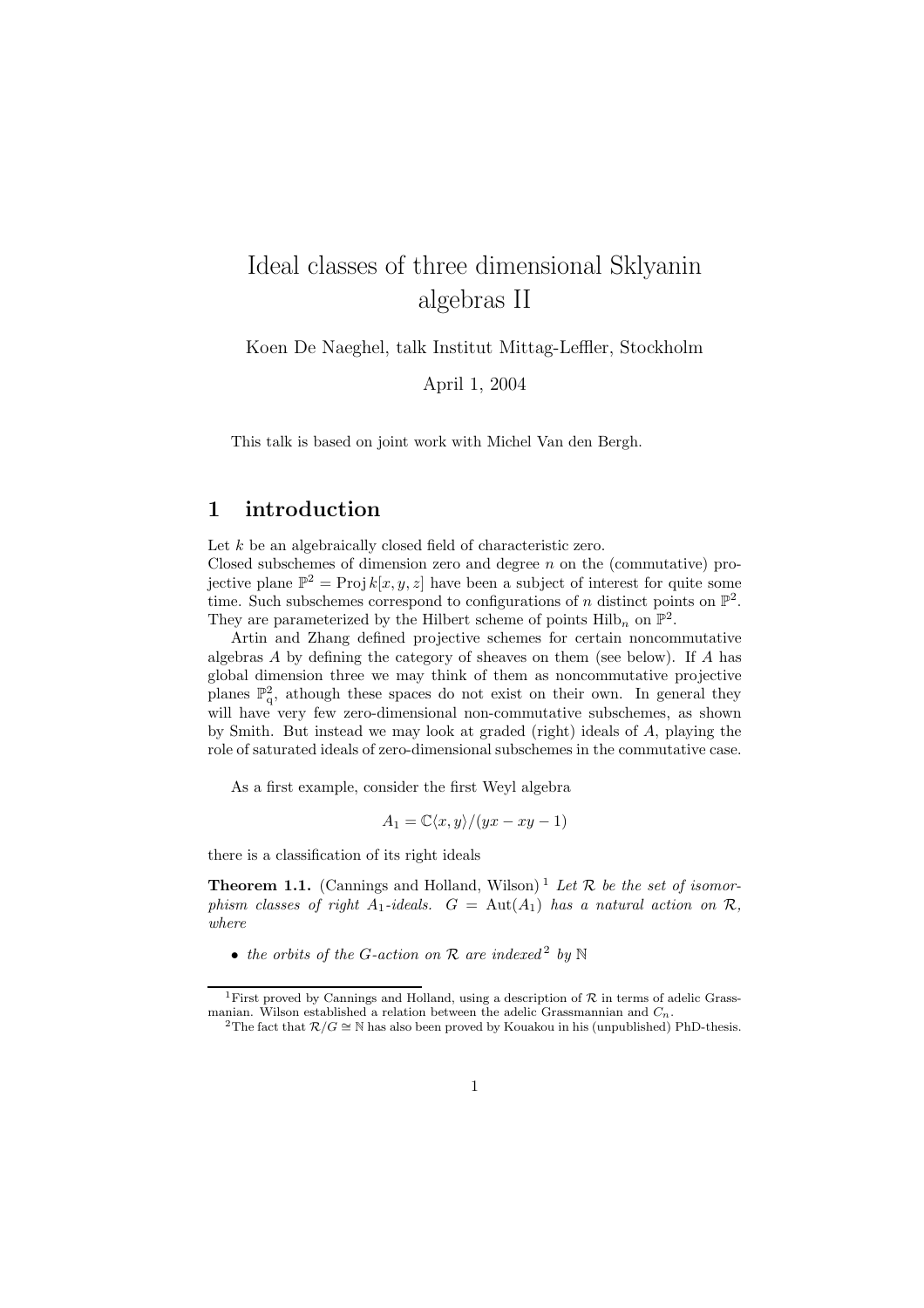• The orbit corresponding to  $n \in \mathbb{N}$  is in natural bijection with the n'th Calogero-Moser space

 $C_n = \{X, Y \in M_n(\mathbb{C}) \mid \text{rk}(YX - XY - \text{id}) = 1\} / \text{Gl}_n(\mathbb{C})$ 

where  $\mathrm{Gl}_n(\mathbb{C})$  acts by simultaneous conjugation on  $(X, Y)$ .

Berest and Wilson gave a new proof of this theorem based on noncommutative algebraic geometry. That such an approach should be possible was in fact anticipated very early by Le Bruyn who already came very close to proving the above theorem.

Let me indicate how the methods of noncommutative algebraic geometry may be used to prove Theorem 1.1. Introduce the homogenized Weyl algebra

$$
H = \mathbb{C}\langle x, y, z \rangle / (zx - xz, zy - yz, yx - xy - z^2)
$$

we have that  $A_1 = H/(z - 1)$  and  $A_1$ -ideals correspond to reflexive graded right ideals of H. Now H defines a noncommutative projective plane  $\mathbb{P}^2_q$  (in the sense of Artin and Zhang). Describing  $R$  then becomes equivalent to describing certain objects on  $\mathbb{P}^2_q$ . Objects on  $\mathbb{P}^2_q$  have finite dimensional cohomology groups and these may be used to define moduli spaces, just as in the ordinary commutative case.

We start with the observation that there are many more algebras defining a noncommutative plane, and in some sense the generic ones which have "nice" properties (so-called Artin-Schelter regular algebras of type A) are the three dimensional Sklyanin algebras

$$
Skl3(a, b, c) = k\langle x, y, z \rangle/(ayz + bzy + cx2, azx + bxz + cy2, axy + byx + cz2)
$$

where  $(a, b, c) \in \mathbb{P}^2 \setminus F$ , for a (known) finite set F. The Hilbert series of  $\text{Skl}_3(a, b, c)$  is the same as the Hilbert series of the polynomial ring  $k[x, y, z]$ , namely  $(1-t)^{-3}$ . Skl<sub>3</sub> $(a, b, c)$  has a central element of degree three. Along with  $Skl<sub>3</sub>(a, b, c)$  comes an elliptic curve E and a translation  $\sigma$  on E (see section 2). Let R be the set of reflexive graded right  $Skl_3(a, b, c)$ -ideals, considered up to isomorphism and shift of grading. However the situation was substantially more complicated, we used the same ideas as in the Weyl algebra case to obtain the following result.

**Theorem 1.2.** (De Naeghel and Van den Bergh) Assume that  $\sigma$  has infinite order. There exist smooth affine varieties  $D_n$  of dimension  $2n$  such that  $R$  is naturally in bijection with  $\prod_n D_n$ .

In particular  $D_0$  is a point and  $D_1$  is the complement of the elliptic curve E associated to  $\text{Skl}_3(a, b, c)$  under a natural embedding in  $\mathbb{P}^2$ . We would like to think of the  $D_n$  as elliptic Calogero-Moser spaces, a non-

commutative analogue of the Hilbert scheme of points on the projective plane  $\mathbb{P}^2$ .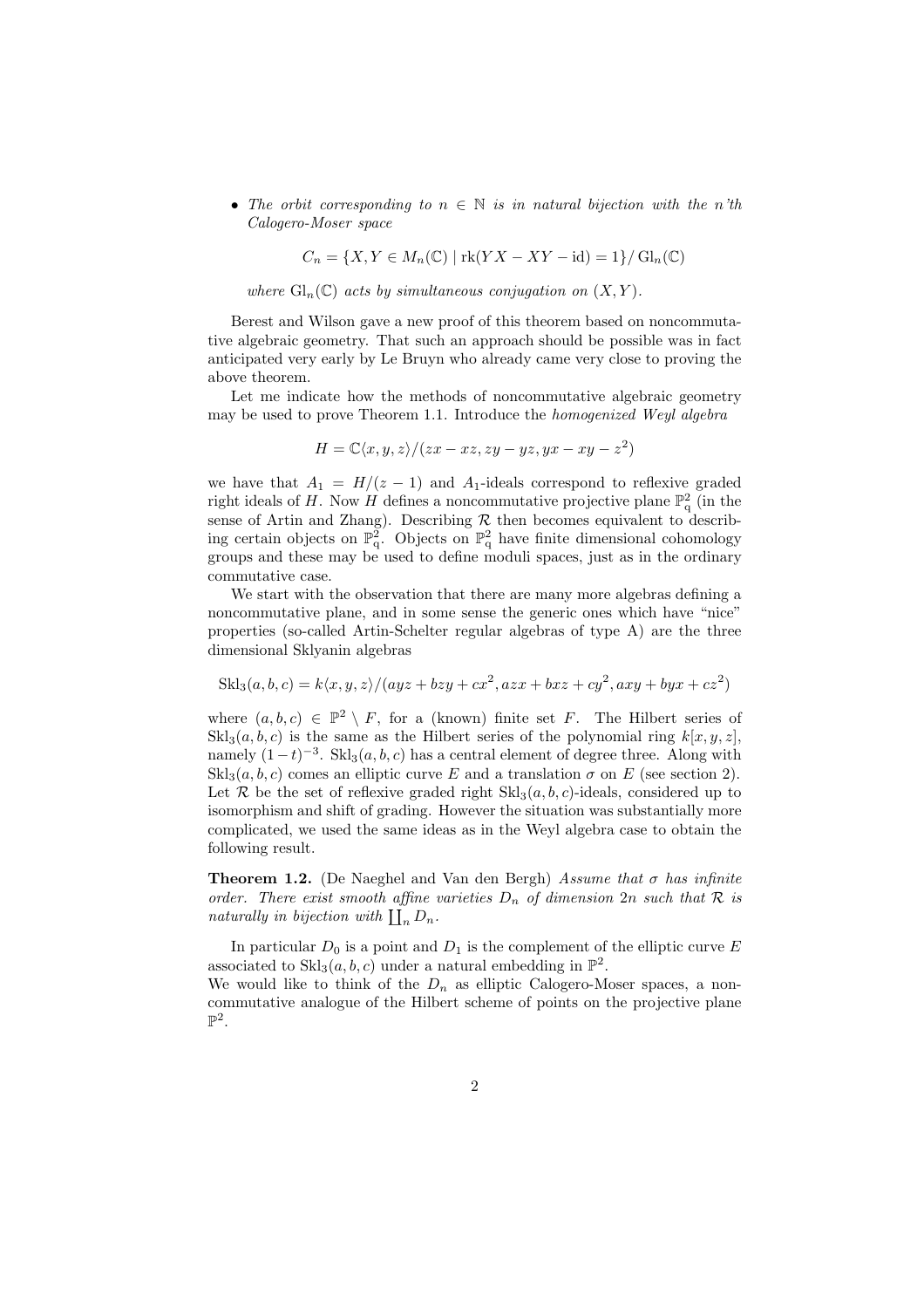Remark 1.3. Nevins and Stafford proved a more general result for all Artin-Schelter regular algebras of dimension three with Hilbert series  $1/(1-t)^3$ , although without the affineness part.

In this talk we consider the following (natural) questions:

- Question 1: Are the varieties  $D_n$  connected?
- Question 2: Which Hilbert series appear for the reflexive graded right ideals of  $Skl<sub>3</sub>(a, b, c)?$

Remark 1.4. Nevins and Stafford showed that the answer on question one is affermative for most Artin-Schelter regular algebras of dimension three, using deformation theory. In the Weyl algebra case the connectedness of Calogero-Moser spaces was proved by Wilson.

We will present an alternative (intrinsic) proof which will work for all Artin-Schelter regular algebras. Most of the answer on question two will be valid for all Artin-Schelter regular algebras, but for the convenience of this talk we restict ourselves to the Sklyanin case (and infinite order case), which correspond to the generic class of these Artin-Schelter regular algebras.

## 2 Noncommutative projective planes

For the rest of this talk  $A = Skl_3(a, b, c)$  will be a three dimensional Sklyanin algebra. We will recall some basic notions about noncommutative algebraic geometry. Let

$$
Tails(A) = GrMod(A) / Tors(A)
$$

where  $\text{GrMod}(A)$  is the category of graded right A-modules and  $\text{Tors}(A)$  its full subcategory of modules which are the sum of their finite dimensional submodules. Write for tails(A) the full subcategory of noetherian objects. Denote by  $\pi: \text{GrMod}(A) \to \text{Tails}(A)$  the exact quotient functor, its right adjoint by  $\omega$  and  $\pi A = \mathcal{O}$ . Objects in Tails(A) will be written with script letters. The shift of grading in  $\mathrm{GrMod}(A)$  induces an automorphism sh :  $\mathcal{M} \to \mathcal{M}(1)$  on Tails(A). Following Artin and Zhang, we define the projective scheme

$$
\mathbb{P}^2_q = \text{Proj}\, A := (\text{Tails}(A), \mathcal{O}, \text{sh})
$$

and put

$$
\begin{array}{ll}\n\text{Qcoh}(\mathbb{P}_q^2) & := \text{Tails}(A) \\
\text{coh}(\mathbb{P}_q^2) & := \text{tails}(A)\n\end{array}
$$

and think of them as the (quasi)coherent sheaves on  $\mathbb{P}^2_q$ , even though they are not really sheaves.

The simplest objects on  $\mathbb{P}^2_q$  are the so-called point modules which are graded cyclic right A-modules with Hilbert series  $1/(1-t)$ . Artin, Tate and Van den Bergh showed that the point modules are in one-to-one correspondence with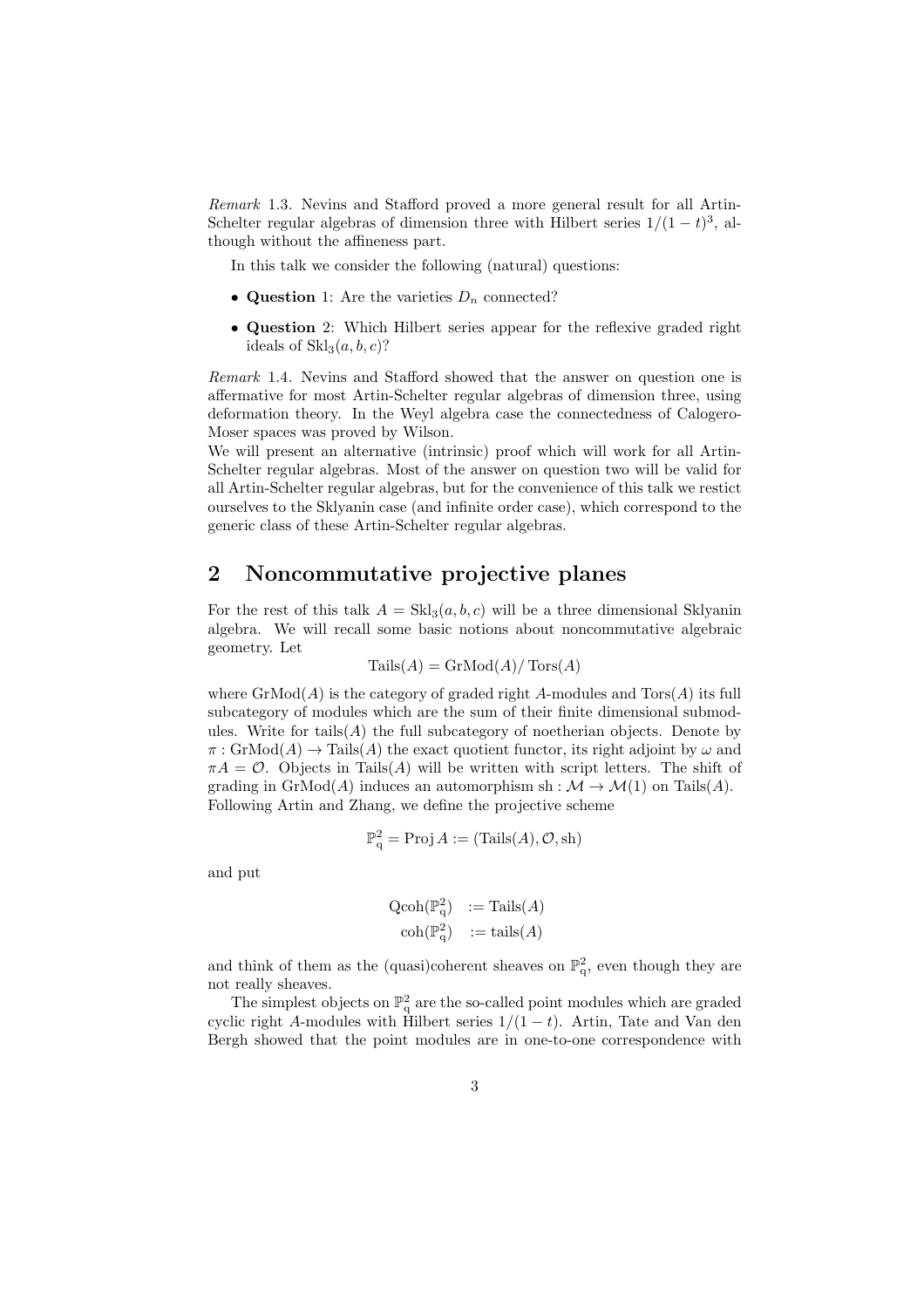the closed points of a smooth elliptic curve  $E \overset{j}{\hookrightarrow} \mathbb{P}^2$ . In fact, A is determined by geometric data  $(E, \sigma, \mathcal{L})$  where  $\sigma$  is a translation on E and  $\mathcal{L} = j^* \mathcal{O}_{\mathbb{P}^2}(1)$ . We will assume that  $\sigma$  has infinite order.

Associated to the geometric data  $(E, \sigma, \mathcal{L})$  is a so-called "twisted" homogeneous coordinate ring  $B = B(E, \sigma, \mathcal{L})$ . There is a surjective morphism p:  $A \rightarrow B$  of graded k-algebras, and its kernel is generated by a central element of degree three. We have an equivalence of categories

$$
\mathrm{tails}(B)\overset{(\tilde{-})}{\underset{\Gamma_*}{\longleftarrow}}\mathrm{coh}(E)
$$

Combining with the morphism  $p$  this gives us a pair of adjoint functors  $i^*, i_*$ 



Note that  $i_*$  is exact.

#### 3 Hilbert series of ideals

Let us fix a reflexive graded right ideal  $I$  of  $A$ . The Hilbert series of  $I$  has the form

$$
h_I(t) = \frac{1}{(1-t)^3} + \frac{a}{(1-t)^2} + \frac{b}{1-t} + f(t)
$$

for some integers a, b and  $f(t) \in \mathbb{Z}[t, t^{-1}]$ . After appropiate shifting of I we may assume that

$$
h_I(t) = \frac{1}{(1-t)^3} - \frac{n}{1-t} + f(t)
$$
\n(1)

for some integer n. In that case,  $I$  is called normalized and  $n$  is the *invariant* of I, which turns out to be positive (in fact, we have that  $[I] \in D_n$ ). Since  $pd I \leq 1$  we have that I admits a minimal free resolution of the form

$$
0 \to \bigoplus_i A(-i)^{b_i} \xrightarrow{\phi} \bigoplus_i A(-i)^{a_i} \to I \to 0 \tag{2}
$$

where  $(a_i)$ ,  $(b_i)$  are finite supported sequences of non-negative integers, called the graded Betti numbers of I. Comparing with (1) yields

1. 
$$
\sum_i (a_i - b_i) = 1
$$

$$
2. \sum_{i} i(a_i - b_i) = 0
$$

3. 
$$
\sum_{i} \frac{i(i-1)}{2} (a_i - b_i) = -n
$$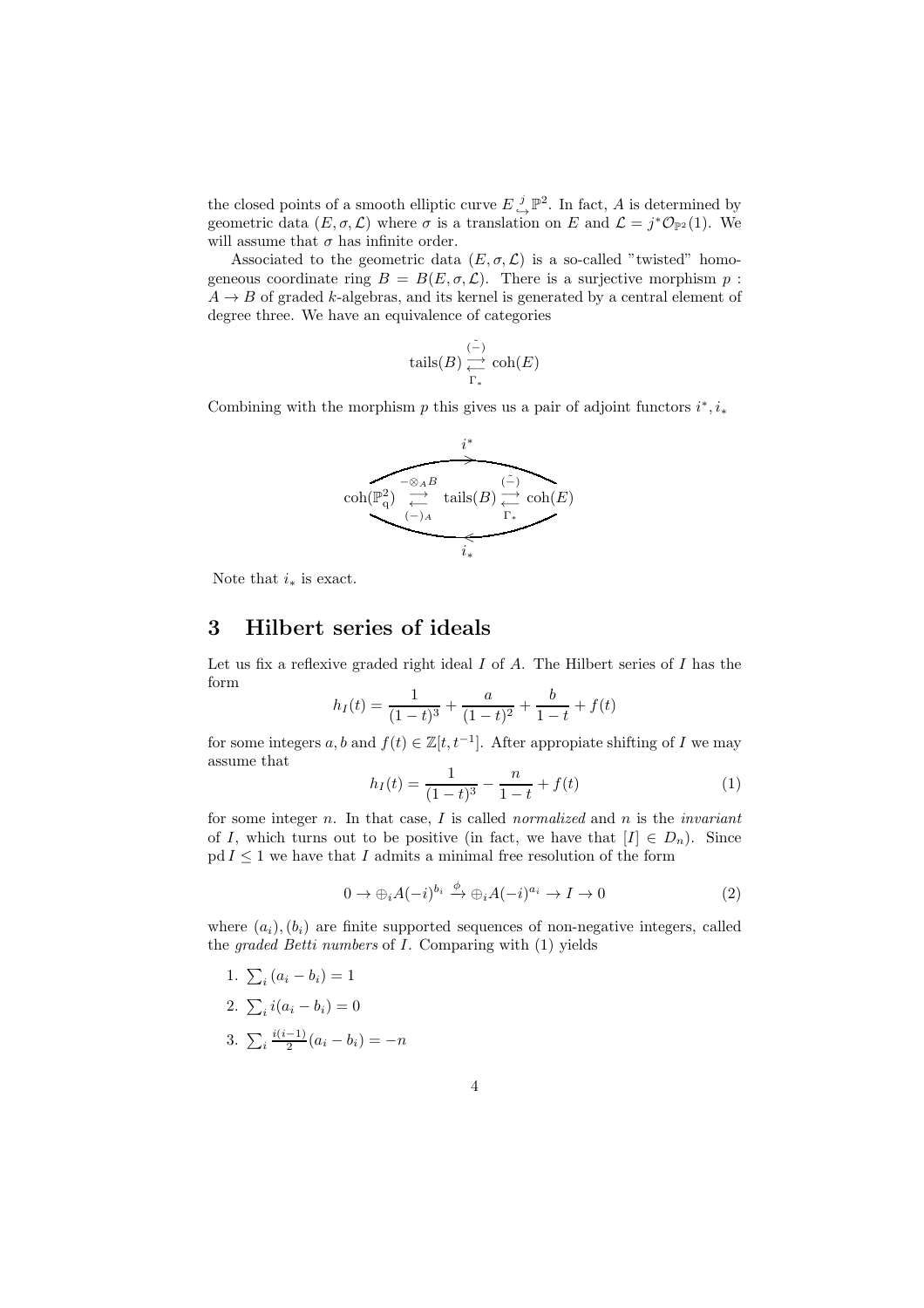Further, the matrix entries of  $\phi$  all have positive degree and therefore the resolution (2) contains a subcomplex

$$
\oplus_{i\leq l}A(-i)^{b_i}\xrightarrow{\phi_l}\oplus_{i
$$

for all integers  $l$ . Injectivity and the fact that  $I$  is torsion-free implies

- 4.  $b_l = 0$  for  $l \leq \sigma = \min\{i \mid a_i > 0\}$
- 5.  $a_l < \sum_{i \leq l} (a_i b_i)$  for  $l > \sigma$

These restrictions on the graded Betti numbers may be translated nicely into Hilbert series.

Theorem 3.1. Let I be a normalized reflexive graded right ideal of A. Then the Hilbert series of I is of the form

$$
h_I(t) = \frac{1}{(1-t)^3} - \frac{s(t)}{1-t}
$$

where the polynomial  $s(t) = \sum_i s_i t^i \in \mathbb{Z}[t]$  satisfies

$$
s_0 = 1, s_1 = 2, \dots, s_u = u + 1 \text{ and } s_u \ge s_{u+1} \ge \dots \ge 0 \tag{3}
$$

Moreover, the invariant of I is equal to  $n = \sum_i s_i$ .

Polynomials  $s(t) \in \mathbb{Z}[t]$  for which (3) holds are called *Castelnuovo* polynomials, usually represented by the graph of the function

$$
F_s : \mathbb{R} \to \mathbb{N} : x \mapsto s_{\lfloor x \rfloor}
$$

(where  $|x|$  stands for the integer part of x) which has the form of a staircase. It is convenient to mark the unit squares in the area between the graph of  $F_s$ and the x-axes. The number of unit squares is called the *weight*  $w(s)$  of  $s(t)$ , it is the sum  $\sum_i s_i$  of all coefficients of  $s(t)$ .

**Example 3.2.**  $s(t) = 1 + 2t + 3t^2 + 4t^3 + 5t^4 + 5t^5 + 3t^6 + 2t^7 + t^8 + t^9 + t^{10}$  is a Castelnuovo polynomial of weight 28. The corresponding graph is



To see the analogy with the commutative case, recall the following result, essentially due to Macaulay.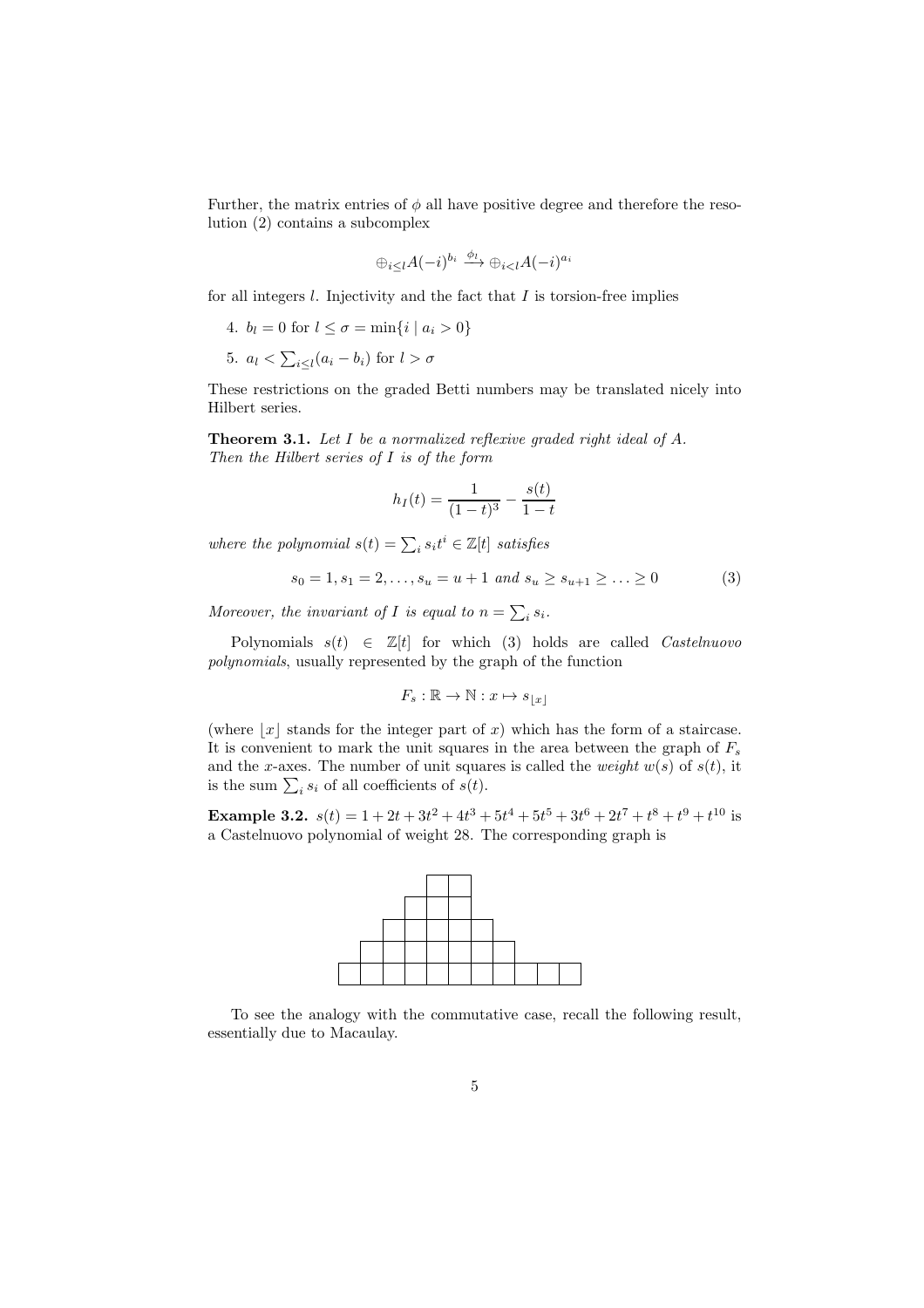**Theorem 3.3.** There is a bijective correspondence between Hilbert series  $h_X(t)$ of closed subschemes X of dimension zero and degree n on  $\mathbb{P}^2$  and Castelnuovo polynomials  $s(t)$  of weight n, given by

$$
h_X(t) = \frac{s(t)}{1 - t}
$$

Writing  $I$  for the saturated ideal of  $X$  this translates into

$$
h_I(t) = \frac{1}{(1-t)^3} - \frac{s(t)}{1-t}
$$

So we may wonder if the converse of Theorem 3.1 holds. We will see below that this is indeed the case. But first we will prove the connectedness of  $D_n$ 

# 4 Stratification and connectedness of the varieties  $D_n$

Each point  $x \in D_n$  corresponds to an isoclass [I] of some graded reflexive right ideal  $I$  of  $A$ . We may consider the map

$$
H: D_n \to \mathbb{Z}((t)): x \mapsto h_I(t)
$$

sending a point to the Hilbert series of the corresponding ideal class. For such an appearing Hilbert series  $h(t)$  we may consider a subvariety of  $D_n$ 

$$
\mathcal{H}_h = \{ x \in D_n \mid H(x) = h(t) \}
$$

These subvarieties form a stratification of  $D_n$ , and it is clear that the dimension of such a stratum  $\mathcal{H}_h$  is equal to

$$
\dim \mathcal{H}_h = \dim_k \operatorname{Ext}_A^1(I, I)
$$

where I is an ideal corresponding to the generic point of  $\mathcal{H}_h$ . Theorem 3.1 makes it possible to express this dimension in terms of the Hilbert series of I. In particular, we have

Proposition 4.1. Let

$$
h(t) = \frac{1}{(1-t)^3} - \frac{s(t)}{1-t}
$$

be the Hilbert series of a normalized reflexive right A-ideal of invariant n. Then

$$
\dim \mathcal{H}_h \leq 2n
$$

and equality holds if and only if

$$
s(t) = 1 + 2t + 3t^2 + \ldots + ut^{u+1} + vt^{u+2}
$$

for some integers  $u \geq v$ .

Hence there exists at most one stratum  $\mathcal{H}_h$  of  $D_n$  which has dimension  $2n$ . Since we know that  $D_n$  is equidimensional of dimension  $2n$  this implies that  $D_n$ is connected.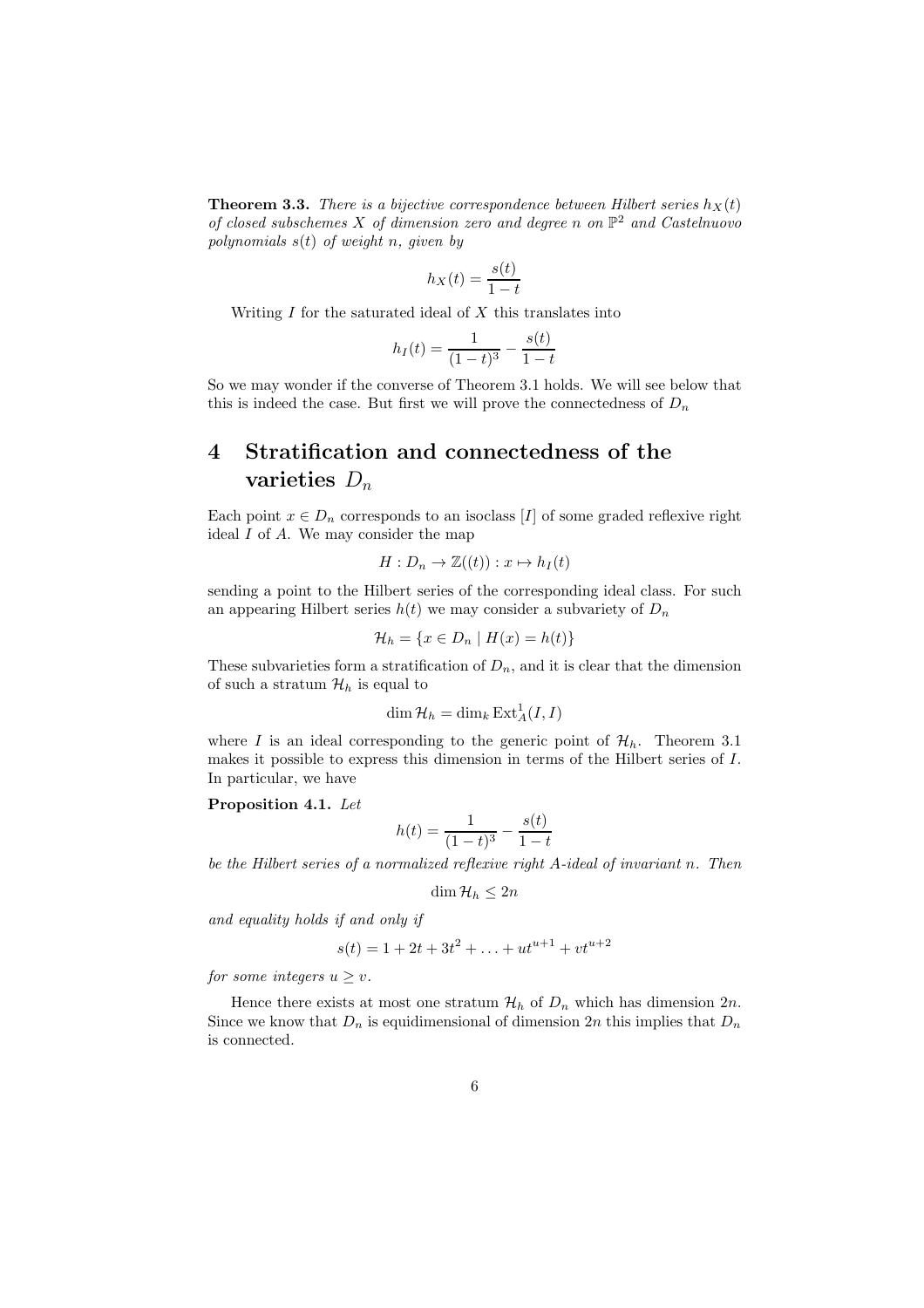## 5 The converse of Theorem 3.1

Let  $s(t) \in \mathbb{Z}[t]$  be a Castelnuovo polynomial of weight n. We would like to show that there is a reflexive normalized ideal I of A such that

$$
h_I(t) = \frac{1}{(1-t)^3} - \frac{s(t)}{1-t}
$$

Let us assume for a moment that  $I$  is such an ideal, say with minimal projective resolution

$$
0 \to \bigoplus_i A(-i)^{b_i} \to \bigoplus_i A(-i)^{a_i} \to I \to 0
$$

Observe that this implies  $\sum_i (a_i - b_i)t^i = (1 - t)^3 h_I(t)$ . Applying the exact quotient functor  $\pi : \mathrm{grmod} A \to \mathrm{tails}(A)$  and taking the long exact sequence for  $i^* : \text{tails}(A) \to \text{coh}(E)$  we get

$$
\ldots \to L_1 i^* \mathcal{I} \to \bigoplus_i \mathcal{O}_E(-i)^{b_i} \stackrel{M}{\longrightarrow} \bigoplus_i \mathcal{O}_E(-i)^{a_i} \to i^* \mathcal{I} \to 0
$$

where  $\mathcal{I} = \pi I$ . Since I is reflexive we have  $L_j i^* \mathcal{I} = 0$  for  $j > 0$  and  $i^* \mathcal{I}$  is a line bundle on E which means that  $M_p = M \otimes_E \mathcal{O}_p$  has maximal rank for any point  $p \in E$ . We end up with the exact sequence

$$
0 \to \bigoplus_i \mathcal{O}_E(-i)^{b_i} \xrightarrow{M} \bigoplus_i \mathcal{O}_E(-i)^{a_i} \to i^* \mathcal{I} \to 0
$$

Now we may try to reverse this process. Starting from a Castelnuovo polynomial  $s(t) \in \mathbb{Z}[t]$ , let

$$
h(t) = \frac{1}{(1-t)^3} - \frac{s(t)}{1-t}
$$

and put

$$
\sum_{i} a_i t^i = ((1-t)^3 h(t))_{\geq 0}, \quad \sum_{i} b_i t^i = ((1-t)^3 h(t))_{\leq 0}
$$

It will be sufficient to prove that

$$
\exists M \in H := \text{Hom}_E(\bigoplus_i \mathcal{O}_E(-i)^{b_i}, \bigoplus_i \mathcal{O}_E(-i)^{a_i}) : \forall p \in E : \text{rank } M_p = r \qquad (4)
$$

where we have put  $r = \sum_i b_i = \sum_i a_i - 1$ . Indeed, this implies that M is injective and we obtain an exact sequence

$$
0 \to \bigoplus_i \mathcal{O}_E(-i)^{b_i} \xrightarrow{M} \bigoplus_i \mathcal{O}_E(-i)^{a_i} \to \text{coker } M \to 0 \tag{5}
$$

It follows that  $I = \omega i_*(\text{coker }M)$  is a reflexive ideal of A, from (5) we get a minimal projective resolution for I

$$
0 \to \bigoplus_i A(-i)^{b_i} \to \bigoplus_i A(-i)^{a_i} \to I \to 0
$$

and from this it is clear that

$$
h_I(t) = \frac{1}{(1-t)^3} - \frac{s(t)}{1-t}
$$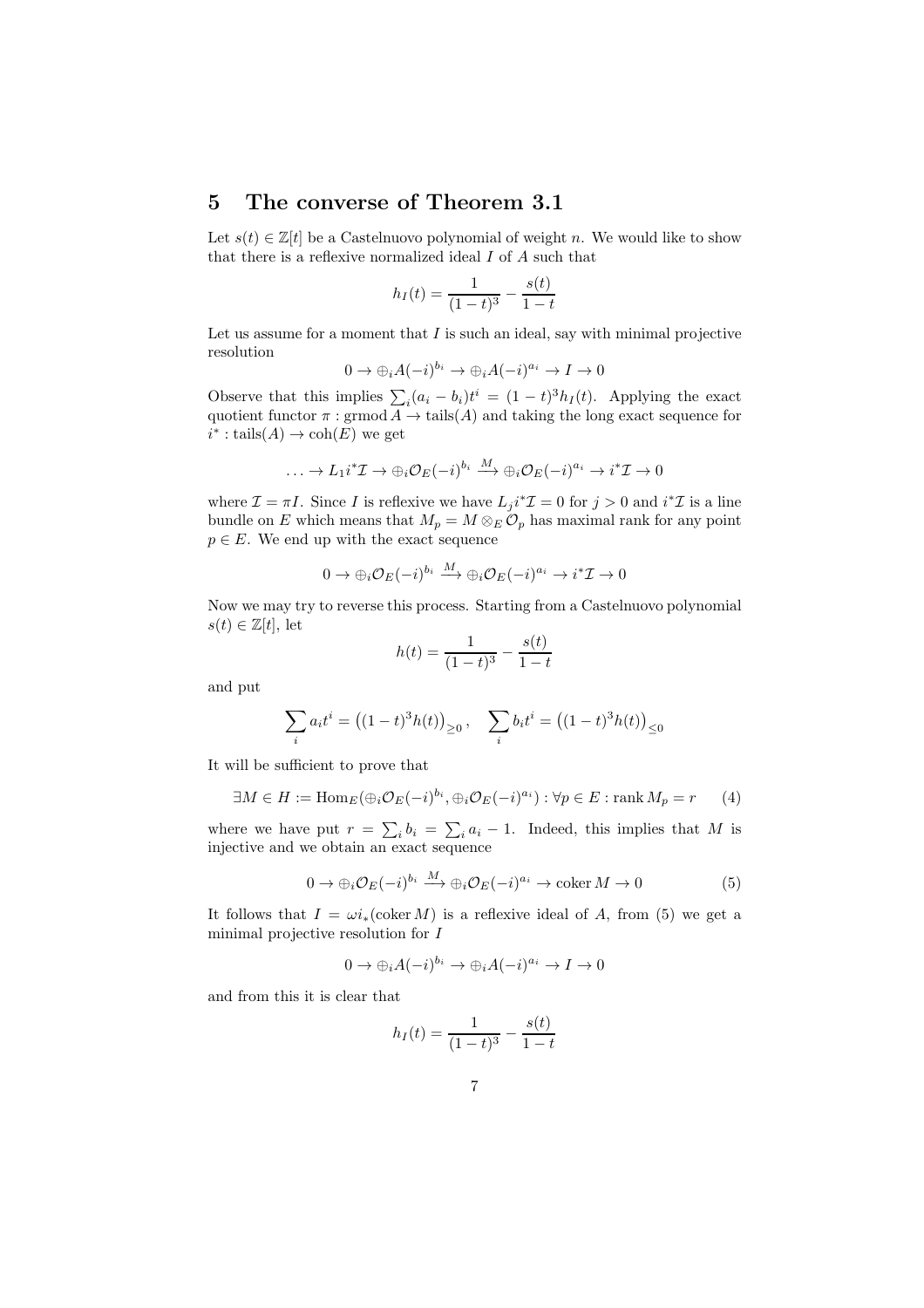In order to prove the assertion (4), consider for all  $p \in E$  the map

$$
f_p: H \to M_{(r+1)\times r}(k): M \mapsto M_p
$$

and the subvariety

$$
V_L = \{ F \in \text{im} f_p \mid \text{rank} F < r \} \subset \text{im} f_p
$$

It will be sufficient to prove that  $V_L$  has codimension  $\geq 2$ . Indeed, counting dimensions this implies that for all  $p \in E$  the subvariety

$$
V_p = \{ M \in H \mid \text{rank } M_p < r \} \subset H
$$

has codimension  $\geq 2$ . Therefore it will be possible to pick a map  $M \in H$  such that rank  $M_p = r$  for all  $p \in E$ .

We will end by giving the argument why  $V_L$  has codimension  $\geq 2$  by taking the specific example

$$
s(t) = 1 + 2t + 3t^2 + 4t^3 + 2t^4 + 2t^5 + t^6 + t^7
$$

Defining  $(a_i)$ ,  $(b_i)$  as above, we get for  $M \in H$ 

$$
\mathcal{O}_E(-5)^2 \oplus \mathcal{O}_E(-7) \oplus \mathcal{O}_E(-9) \xrightarrow{M} \mathcal{O}_E(-4)^3 \oplus \mathcal{O}_E(-6) \oplus \mathcal{O}_E(-8)
$$

hence  $M_p$  has the following shape

$$
M_p = \left(\begin{array}{cccccc} \cdot & \cdot & \cdot & \cdot & \cdot \\ \cdot & \cdot & \cdot & \cdot & \cdot \\ \hline \cdot & \cdot & \cdot & \cdot & \cdot \\ \hline 0 & 0 & \cdot & \cdot & \cdot \\ 0 & 0 & 0 & \cdot & \cdot & \cdot \end{array}\right)_D
$$

It turns out that  $M_p$  is "ladder-shaped" (dotted line). Also, the scalars on the diagonal  $D$  are nonzero for generic  $M$  and  $p$ . We say that "the ladder lies under the lower subdiagonal" (full line). These observations appear to be true in general, and they are crucial in order to prove that codim  $V_L \geq 2$ . So let  $F \in M_{5\times 4}(k)$  be a ladder shaped matrix of the form

$$
F = \left( \begin{array}{ccc} & & & & & \\ \hline \cdot & & & & & \\ \hline \cdot & & & & & \\ \hline \cdot & & & & & \\ \hline 0 & 0 & & & & \\ 0 & 0 & 0 & & & \end{array} \right)
$$

Assume that rank  $F < 4$ . Consider the submatrix N of F as indicated. Either N has rank  $\lt 2$ , which imposes two conditions on F, in which case we